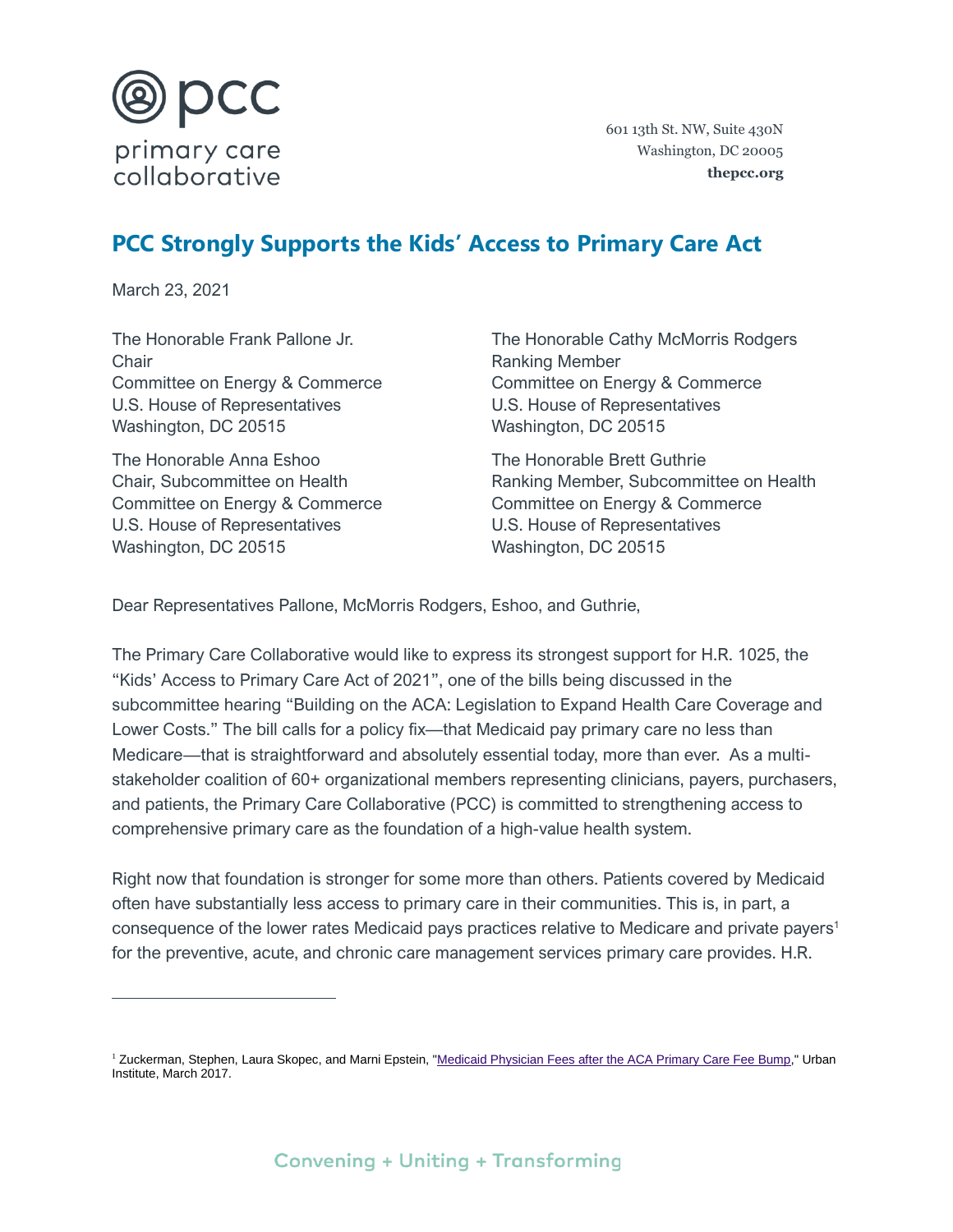1025 offers a clear way to address these pay gaps by ensuring that primary care clinicians be paid no less than the Medicare rate.

We know such a solution can help to improve access to primary care for underserved communities. The Affordable Care Act mandated a two-year increase in Medicaid primary care payments to Medicare levels for 2013 and 2014. During that time, appointments for Medicaid enrollees became more available, with greater availability in states that instituted greater increases in reimbursement.<sup>2,3</sup> Yet Congress did not reauthorize the pay increase after 2014.

Worse, vulnerable communities have been hit hardest by the COVID-19 pandemic, bearing a disproportionate number of virus-related deaths, along with economic hardship. Primary care plays a first-line role in diagnosing, triaging, and treating the disease, in addition to continuing to offer preventive care and chronic disease management. It also acts as a critical coordinator between behavioral health clinicians, other specialists, and community-based social care providers.

Now, more than ever, we need a robust foundation of primary care for all communities across the country, especially those most under-served by our health system. The Kids' Access to Primary Care Act ensures that Medicaid programs invest enough in primary care so that primary care can invest in their patients, regardless of health coverage, for the long-term.

Thank you for the opportunity to share our support for H.R. 1025.

Sincerely,

Ann C. primer

Ann Greiner President & CEO Primary Care Collaborative

<sup>3</sup> Polsky, Daniel, Michael Richards, Simon Basseyn, Douglas Wissoker, Genevieve M. Kenney, Stephen Zuckerman, and Karin V. Rhodes. 2015. ["Appointment Availability after Increases in Medicaid Payments for Primary Care.](http://www.nejm.org/doi/pdf/10.1056/NEJMsa1413299)" New England Journal of Medicine. 372 (6):537-45.



<sup>2</sup> Candon M, Zuckerman S, Wissoker D, et al. ["Declining Medicaid Fees and Primary Care Appointment Availability for New](https://jamanetwork.com/journals/jamainternalmedicine/fullarticle/2663253)  [Medicaid Patients.](https://jamanetwork.com/journals/jamainternalmedicine/fullarticle/2663253)" JAMA Intern Med.2018;178(1):145–146. doi:10.1001/jamainternmed.2017.6302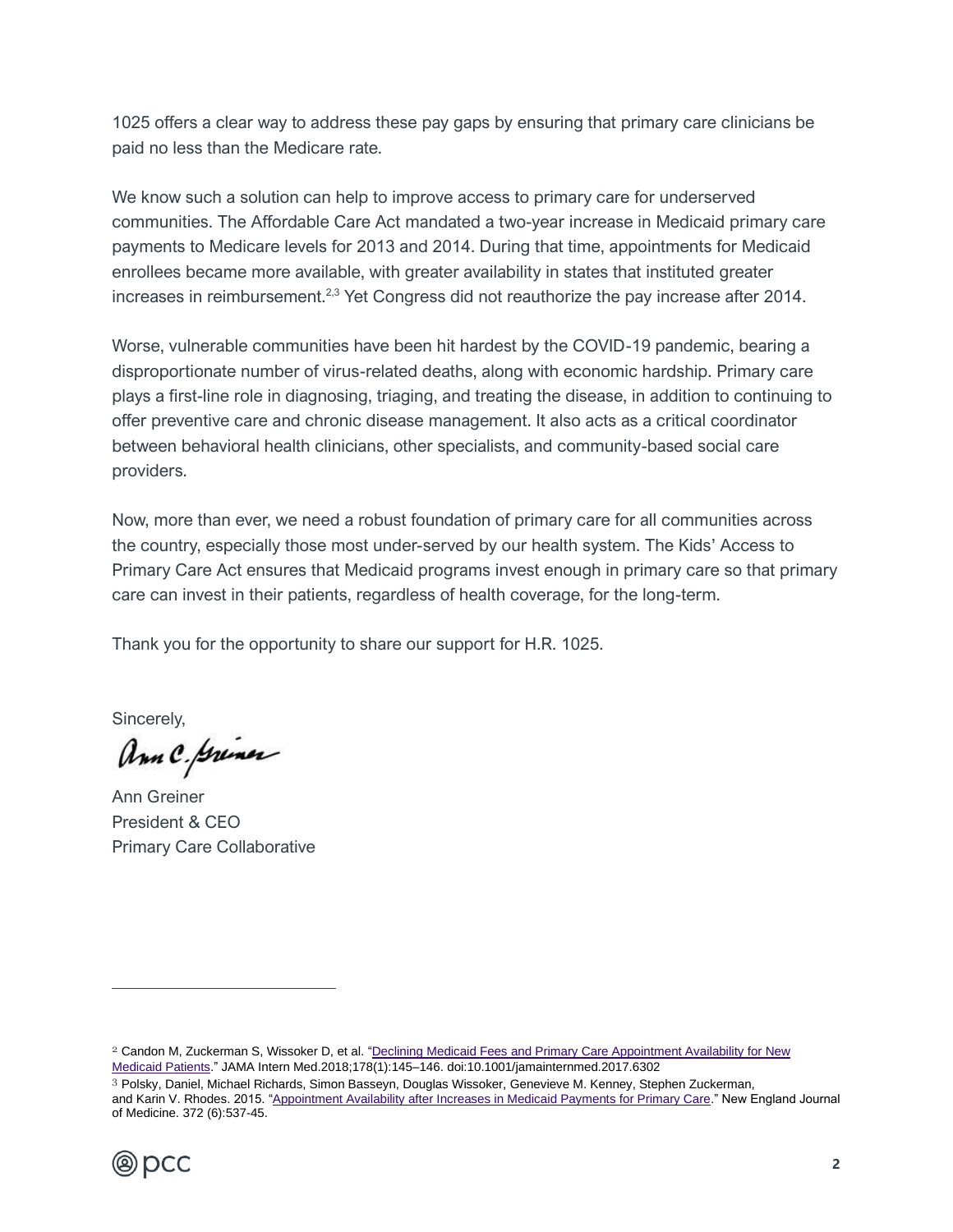## **PCC Executive Members**

Below is a list of the Primary Care Collaborative's executive members that pay dues to the organization and support its mission. Membership does not indicate explicit endorsement of this letter.

## AARP Accreditation Association for Ambulatory Health Care (AAAHC) Alzheimer's Association American Academy of Child and Adolescent Psychiatry (AACAP) American Academy of Family Physicians (AAFP) American Academy of Pediatrics (AAP) American Academy of PAs (AAPA) American Association of Nurse Practitioners (AANP) American Board of Family Medicine Foundation (ABFM Foundation) American Board of Internal Medicine Foundation (ABIM Foundation) American Cancer Society American College of Clinical Pharmacy (ACCP) American College of Lifestyle Medicine (ACLM) American College of Osteopathic Family Physicians (ACOFP) American College of Osteopathic Internists (ACOI) American College of Physicians (ACP) American Psychiatric Association Foundation American Psychological Association America's Agenda Anthem Ascension Medical Group Black Women's Health Imperative (BWHI) Blue Cross Blue Shield Michigan Boehringer Ingelheim Pharmaceuticals, Inc. CareFirst BlueCross BlueShield Community Care of North Carolina CVS Health Geisinger Health Harvard Medical School Center for Primary Care HealthTeamWorks Humana, Inc. IBM Innovaccer Institute for Patient and Family-Centered Care (IPFCC) Johns Hopkins Community Physicians, Inc. Johnson & Johnson Mathematica Policy Research Mental Health America Merck & Co. Morehouse School of Medicine - National Center for Primary Care National Alliance of Healthcare Purchaser Coalitions